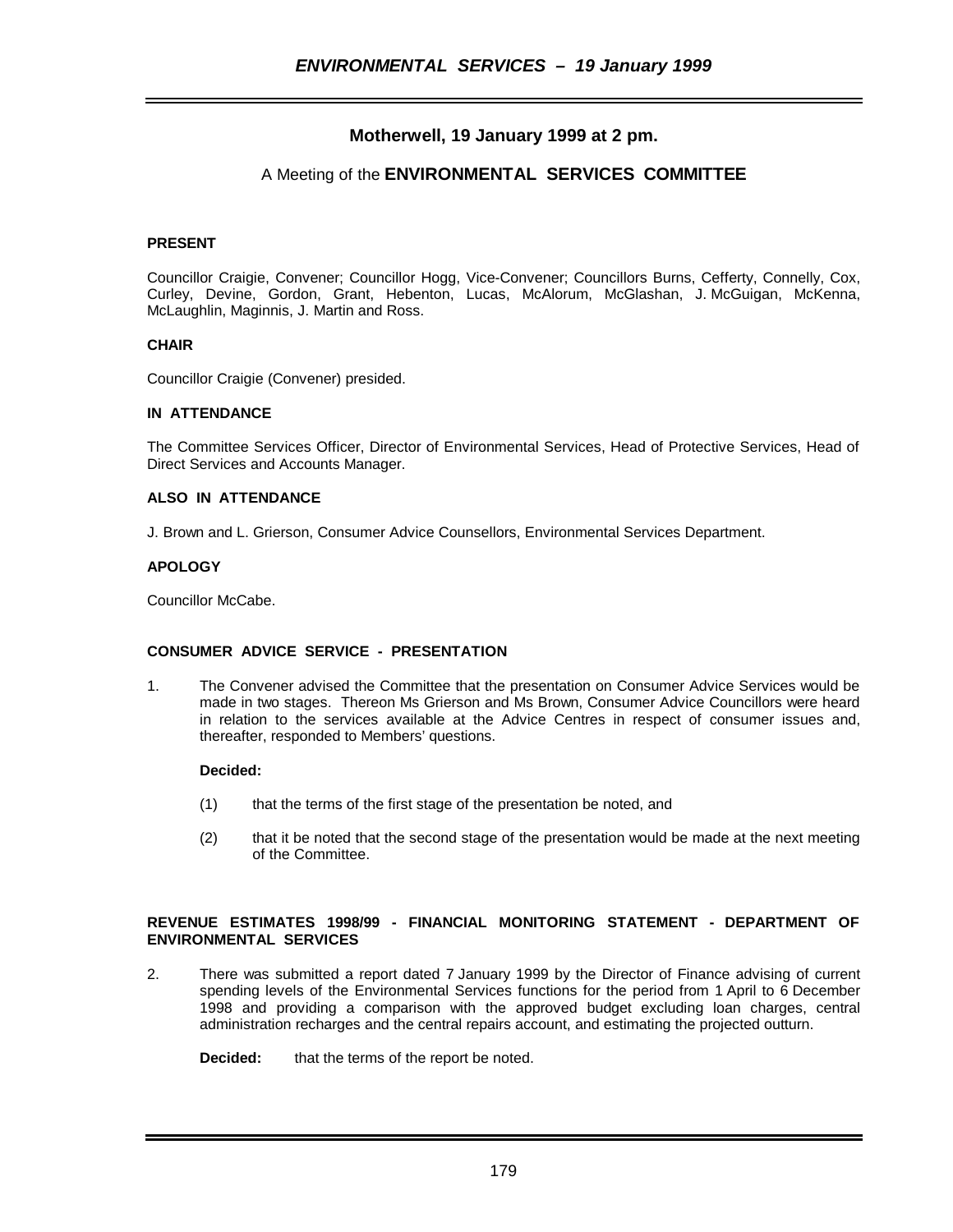#### **REVENUE ESTIMATES 1999/2000 - BASE SUBMISSIONS**

- 3. There was submitted a report (docketed) dated 22 December 1998 by the Director of Finance summarising the Base Revenue Estimates of the Department of Environmental Services for the financial year 1999/2000.
	- **Decided:** that the terms of the report be noted.

#### **DEPARTMENT OF ENVIRONMENTAL SERVICES - SERVICE PLAN 1999-2002**

4. With reference to paragraph 18 of the Minute of the meeting of the Policy and Resources Committee held on 5 May 1998, when the guidelines for the production of Service Plans for 1999/2000 were approved, there were submitted (1) a report dated 22 December 1998 by the Chief Executive setting out the purpose and action required in respect of Service Plans, and (2) the Service Plan for 1999/2002 (docketed) by the Director of Environmental Services as part of the Council's annual corporate planning process.

#### **Decided:**

- (1) that the draft Environmental Services Service Plan be noted, and
- (2) that the Service Plan be submitted to the Policy and Resources Committee for further consideration.

#### **BEST VALUE - CLEANSING SERVICE REVIEW**

- 5. With reference to paragraph 5 of the Minute of the meeting of the Policy and Resources (Policy, Planning and Performance Review) Sub-Committee held on 7 January 1999 when, inter alia, that Sub-Committee approved (1) a report by the Chief Executive, incorporating a review by the Director of Environmental Services, evaluating the results of a Best Value Review of Cleansing Services, and (2) remitted the said report to this Committee for information, there was submitted the said report by the Chief Executive thereon.
	- **Decided:** that the terms of the report be noted.

#### **YEAR 2000 COMPLIANCE**

- 6. With reference to paragraph 14 of the Minute of the meeting of the Finance Committee held on 3 December 1998 when, that Committee, inter alia, agreed that all Service Committees be requested to include on their agenda from now until the Millennium an item on "Year 2000 Compliance" in order that each Committee is fully aware of the progress being made in this area, the Director of Environmental Services reported on the current position within the Environmental Services Department.
	- **Decided:** that the position in relation to Millennium Compliance for the Department of Environmental Services and its services be noted.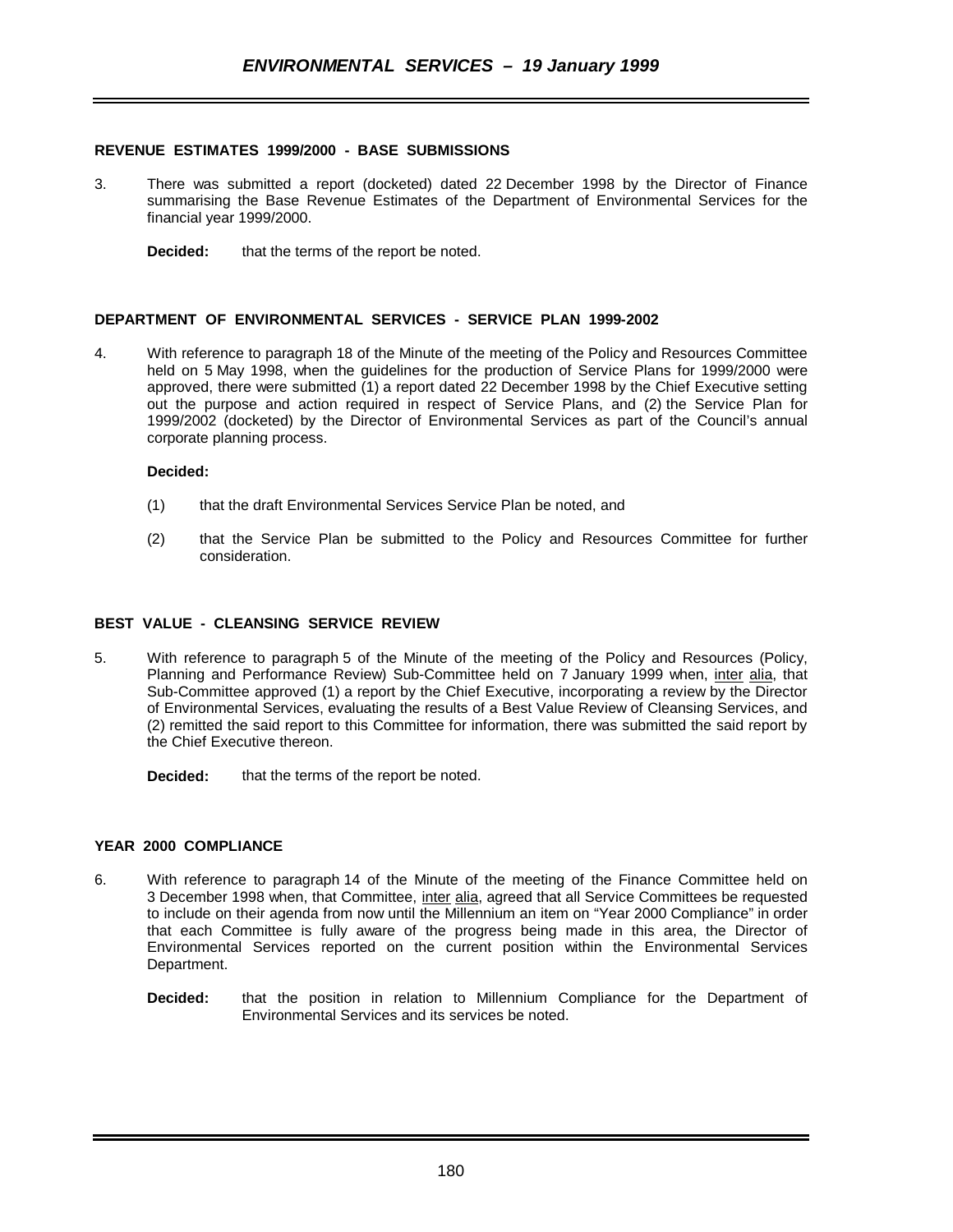# **DOG WARDEN SCHEME**

- 7. There was submitted a report dated 5 January 1999 by the Director of Environmental Services regarding the operation of a Dog Warden Scheme during October and November 1998.
	- **Decided:** that the terms of the report be noted.

#### **COMPLAINT OF DOG NUISANCE IN FORGEWOOD, MOTHERWELL - PETITION**

- 8. There was submitted a report dated 13 January 1999 by the Director of Environmental Services (1) advising that a petition had been received from residents of the Forgewood area, Motherwell, in relation to several incidents of dog nuisance in the area, and (2) outlining the remedial action which had been taken by the Dog Warden Service to eradicate the problem.
	- **Decided:** that the terms of the report be noted.

## **CONTROL OF DOGS - JOINT INITIATIVE WITH STRATHCLYDE POLICE**

9. There was submitted a report dated 14 December 1998 by the Director of Environmental Services (1) setting out proposals for the development of an Action Plan (a) to deal with dog owners who do not exercise sufficient control over their dogs or do not pay heed to relevant regulations and local bye-laws, and (b) to promote new schemes to encourage dog handling with a view to reducing the level of nuisance caused by dogs barking and fouling in public areas, the level of dog attacks on Members of the public, and the level of road accidents caused by dogs; (2) recommending that the Action Plan be launched as a joint initiative with Strathclyde Police in Wards 57-69 inclusive for a six months trial period, and (3) advising that consultations were currently being carried out with Community Councils and any other relevant agencies on the Action Plan and on other schemes which may be included in the next phase of the Plan.

## **Decided:**

- (1) that the Director of Environmental Services be authorised to develop the Action Plan and, thereafter, to implement the Plan in a joint initiative with Strathclyde Police in Wards 57-69 inclusive for a trial period of six months, and
- (2) that the Director of Environmental Services prepare a report following the trial period for the joint initiative evaluating the findings of the consultation exercise and the effectiveness of the initiative for submission to a future meeting of the Committee.

### **ENVIRONMENTAL PROTECTION ACT 1990 - SECTION 80 NOTICE REQUIRING ABATEMENT OF STATUTORY NUISANCE - ACCUMULATION OF WASTE ON LAND TO THE REAR OF 17/19 WHITTINGTON STREET, COATBRIDGE**

- 10. There was submitted a report dated 22 December 1998 by the Director of Environmental Services advising that a notice had been served in terms of Section 80 of the Environmental Protection Act 1990 requiring the abatement of the nuisance caused by the accumulation of waste, including LPG cylinders, furniture and household fittings on land to the rear of 17/19 Whittington Street, Coatbridge.
	- **Decided:** that the action taken by the Director of Environmental Services in serving the Notice be noted.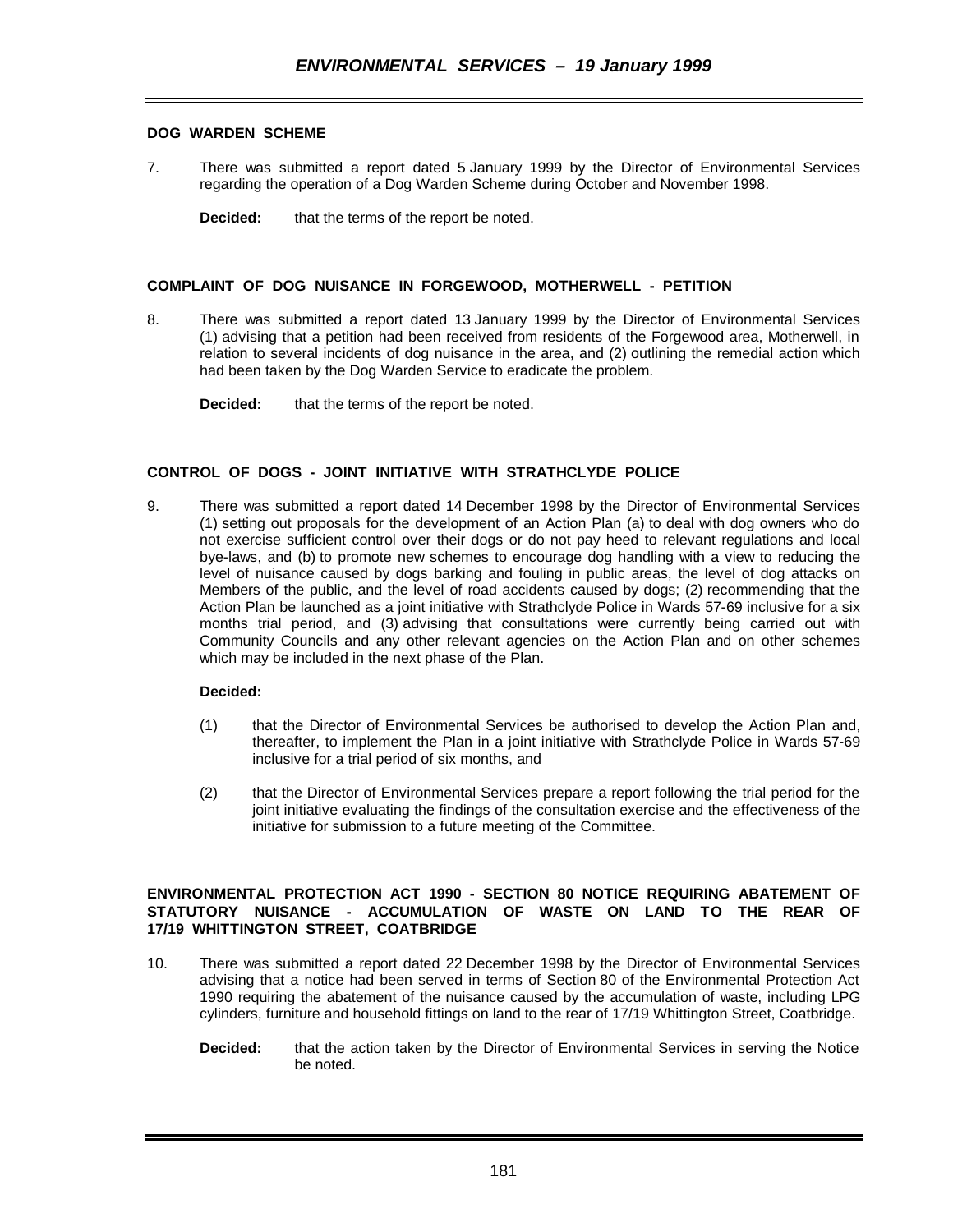#### **OUTCOME OF PROSECUTION IN TERMS OF THE FOOD SAFETY LEGISLATION - JOHN FINDLAY, LICENSEE OF THE MILTON VAULTS, MOTHERWELL**

11. There was submitted a report dated 14 December 1998 by the Director of Environmental Services (1) detailing the outcome of legal proceedings against John Findlay, licensee of the Milton Vaults Public House, 18/20 Milton Street, Motherwell, in respect of the contravention of Section 15 of the Food Safety Act 1990, and (2) indicating that the licensee had been fined £200 in respect of the contravention.

**Decided:** that the terms of the report be noted.

## **RECOMMENDATIONS OF THE PENNINGTON REPORT ON THE E-COLI 0157 OUTBREAK IN CENTRAL SCOTLAND - ADDITIONAL SCOTTISH OFFICE FUNDING**

12. With reference to paragraph 17 of the Minute of the meeting of this Committee held on 20 January 1998, when, inter alia, it had been noted that, following the publication of the Pennington Report on the E-Coli 0157 Outbreak in Central Scotland, funding would be made available to local authorities from the Scottish Office for expenditure on a number of specified food safety issues, there was submitted a report dated 4 January 1999 by the Director of Environmental Services advising (1) that the Scottish Office had recently intimated that funding for specified food safety issues would now be extended to 2001/2002, and (2) that the total allocation for local authorities in 2001/2002 amounted to £2.6 m, in respect of which £141,517 had been allocated to this Council.

**Decided:** that the terms of the report be noted.

#### **SITE DEVELOPMENT WORKS AT AUCHINLEA LANDFILL SITE, CLELAND AND DALMACOULTER LANDFILL SITE, AIRDRIE - VIREMENT REQUEST**

13. There was submitted a report dated 24 December 1998 by the Director of Environmental Services (1) advising that as a result of the increase in the workload at the Auchinlea and Dalmacoulter Landfill Sites at Cleland and Airdrie respectively, the plant hire costs at the sites had also increased; (2) intimating that negotiations had recently been entered into with the Company with a view to reducing plant hire costs; (3) recommending that a payment of £33,000 be made to the Company for plant hire fees in respect of the two landfill sites over a four year period, at a saving of £12,000, and (4) proposing that funding in the sum of £33,000 be allocated to the budget for Transport and Plant by virement from the budget for Landfill Tax.

#### **Decided:**

- (1) that the transfer of £33,000 from the budget for Landfill Sites to the budget for Transport and Plant be approved, and
- (2) that the matter be referred to the Finance Committee for consideration.

# **VEHICLE REPLACEMENT PROGRAMME 1998/99 - TENDERS FOR PURCHASE/LEASE OF VEHICLES**

14. With reference to paragraph 13 of the Minute of the meeting of this Committee held on 24 November 1998 when, inter alia, the Committee had authorised the acceptance of the lowest tender submitted for Contract No. QA/TRA/98/58 in respect of the supply of four 5.2 tonne Short Wheel Base Vehicles with Bin Lifts, being that of Fleming and Taylor in the sum of £104,000, there was submitted a report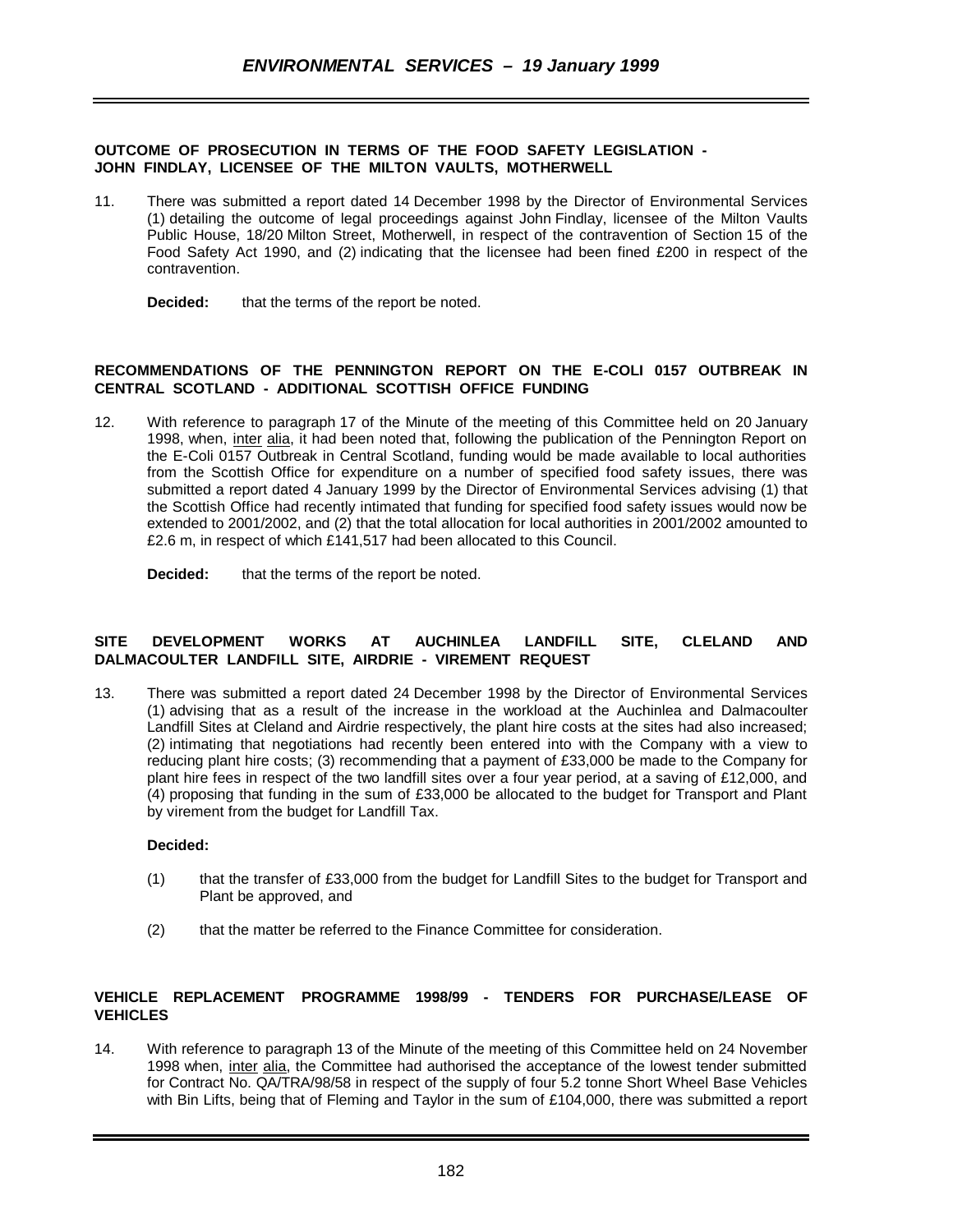dated 31 December 1998 by the Director of Environmental Services advising that in order to meet operational requirements and following consultation with the Convener, the Director of Administration had been authorised to vary the Contract to secure the supply of four Long Wheel Base Vehicles with Bin Lifts rather than for Short Wheel Base Vehicles at a total additional cost of £640.

**Decided:** that the terms of the report be noted and the action taken by the Director of Administration be homologated.

## **IMPLEMENTATION OF THE WHEELED BIN PROGRAMME - OUTCOME OF CUSTOMER SATISFACTION QUESTIONNAIRE SURVEY**

- 15. With reference to paragraph 9 of the Minute of the meeting of this Committee held on 24 November 1998 when, inter alia, it had been noted that the Director of Environmental Services would report on the findings of the customer satisfaction questionnaire which had been issued to householders who were involved in the first phase of the implementation of the domestic wheeled bin system in certain areas of Cumbernauld, there was submitted a report (docketed) dated 6 January 1999 by the Director of Environmental Services (1) outlining the findings of the survey, and (2) indicating that of the 7,750 questionnaires issued, only 5.47 per cent of those returned contained a negative response to the system.
	- **Decided:** that the Director of Environmental Services be authorised to investigate further the concerns highlighted by householders who had expressed their discontent with the wheeled bin system with a view to alleviating problems of access to, and storage of the wheeled bins.

# **ABSENCE MANAGEMENT STATISTICS**

- 16. There was submitted a report (docketed) dated 24 November 1998 by the Head of Personnel Services providing statistics on absence within Departments of the Council for the period from April to June 1998.
	- **Decided:** that the terms of the report be noted.

# **AUTHORISATION OF OVERTIME FOR ENVIRONMENTAL HEALTH OFFICERS AND TRADING STANDARDS OFFICERS**

17. There was submitted a report dated 29 December 1998 by the Director of Environmental Services seeking authorisation for the payment of overtime for Environmental Health Officers and Trading Standards Officers above Spinal Column Point 35 (SCP 35) in respect of statutory duties which had already been undertaken and in respect of statutory duties which may require to be carried out over the next six month period.

# **Decided:**

- (1) that the Director of Environmental Services be authorised to sanction overtime payments for Environmental Health Officers and Trading Standards Officers above SCP 35 for statutory duties which had already been undertaken and for duties which may require to be carried out over the next six month period, subject to the availability of funding therefor, and
- (2) that the report be remitted to the Personnel Services Committee for consideration.